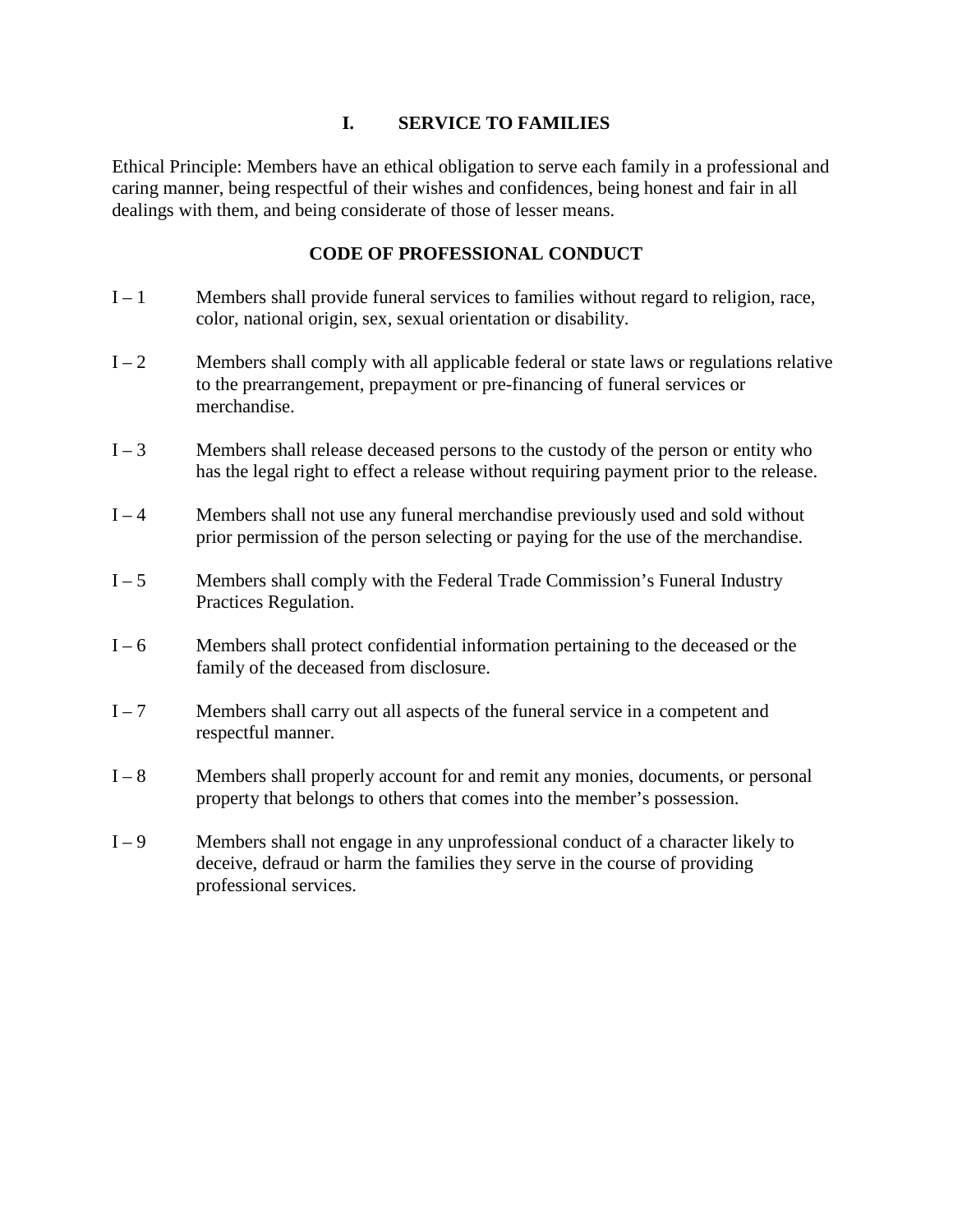#### **II. CARE OF THE DECEDENT**

Ethical Principle: Members have an ethical obligation to care for each deceased person with the highest respect and dignity, and to transport, prepare and shelter the remains in a professional, caring and conscientious manner.

- $II 1$  All deceased persons shall be treated with proper care and dignity during transfer from the place of death and subsequent transportation of the remains.
- $II 2$  Only authorized personnel of the funeral home or those persons authorized by the family shall be in attendance during the preparation of the remains.
- $II 3$  Members shall only allow embalmers, apprentices and interns, who are licenses to the extent required by state law, to embalm human remains.
- $II 4$  All deceased persons in the preparation room shall be treated with proper care and dignity and shall be properly covered at all times.
- $II 5$  Members shall not transport, hold or carry out the disposition of human remains without all permits and authorizations required by law.
- $II 6$  Members shall not violate any statute, ordinance, or regulation affecting the handling, custody, care or transportation of human remains.
- $II 7$  Members shall not knowingly dispose of parts of human remains that are received with the body by the funeral home in a manner different from that used for the final disposition of the body, unless the person authorizing the method of final disposition gives permission that the body part may be disposed of in a manner different from the disposition of the body.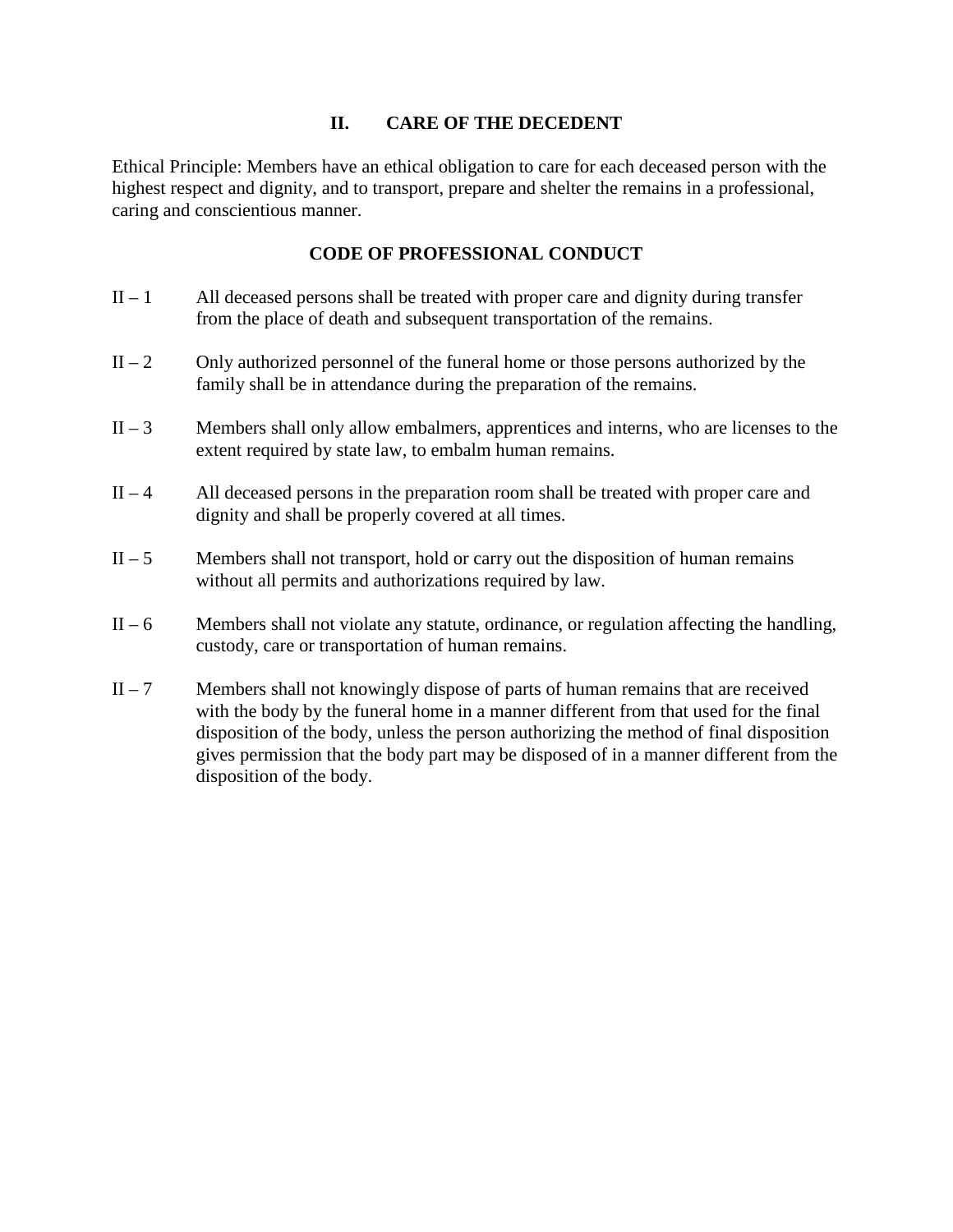#### **III. OBLIGATIONS TO THE PUBLIC**

Ethical Principle: Members have an ethical obligation to the public to offer their services and to operate their businesses in accordance with the highest principles of honesty, fair dealing and professionalism.

- $III 1$  Members shall not engage in any unprofessional conduct which is likely to defraud to deceive the public.
- $III 2$  Members shall not engage in false or misleading advertising.
- $III 3$  Members shall not personally or through an agent or employee solicit deceased human remains, whether the solicitation occurs after death or while death is imminent; provided, however, that general advertising directed to the public at large would not constitute a violation of this section.
- $III 4$  Members shall not pay or offer to pay a commission or anything of value to third parties, such as medical personnel, nursing home and hospice organizations or employees, clergy, government officials or others, to secure deceased human remains for funeral or disposition services.
- $III 5$  Members shall not use alcohol or drugs to the extent that such use adversely impacts the member's ability to carry out his or her obligation as a funeral professional.
- $III 6$  Members shall not be convicted of any felony or any crime involving immoral conduct.
- $III 7$  Members shall not offer to sell or arrange the sale of funeral goods or services on a preneed basis in violation of any applicable federal or state laws or regulations.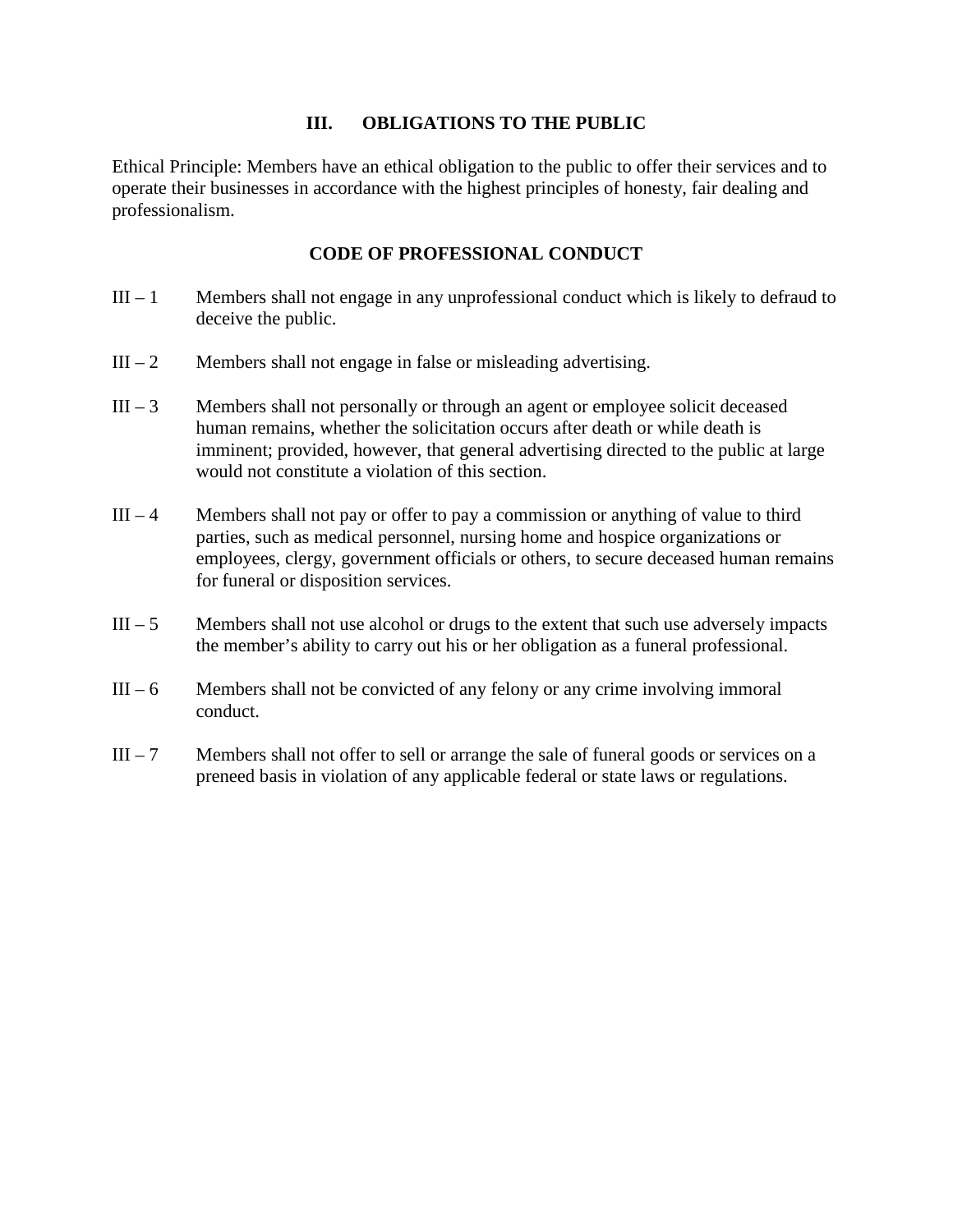#### **IV. OBLIGATIONS TO THE GOVERNMENT**

Ethical Principle: Members have an ethical obligation to maintain strict compliance with the letter and spirit of all governmental laws and regulations that impact the funeral consumer, the funeral profession, and the public health.

- $IV 1$  Members engaging in the profession of funeral directing or embalming shall hold all necessary licenses to engage in such businesses.
- IV  $-2$  Members shall require any person in their employ or under their control who serves as a funeral director or embalmer, or as an apprentice or intern, to have all appropriate licenses.
- IV 3 Members shall not knowingly make a false statement on a death certificate.
- IV  $-4$  Members shall not knowingly make or file false records or reports in the practice of funeral service.
- IV  $-5$  Members shall comply with all federal, state or local laws, rules or regulations governing or impacting the practice of funeral service.
- $IV 6$  Members shall comply with all federal, state or local laws, rules or regulations that were enacted to protect consumers.
- IV  $-7$  Members shall comply with all federal, state or local laws, rules or regulations that were enacted to protect the environment.